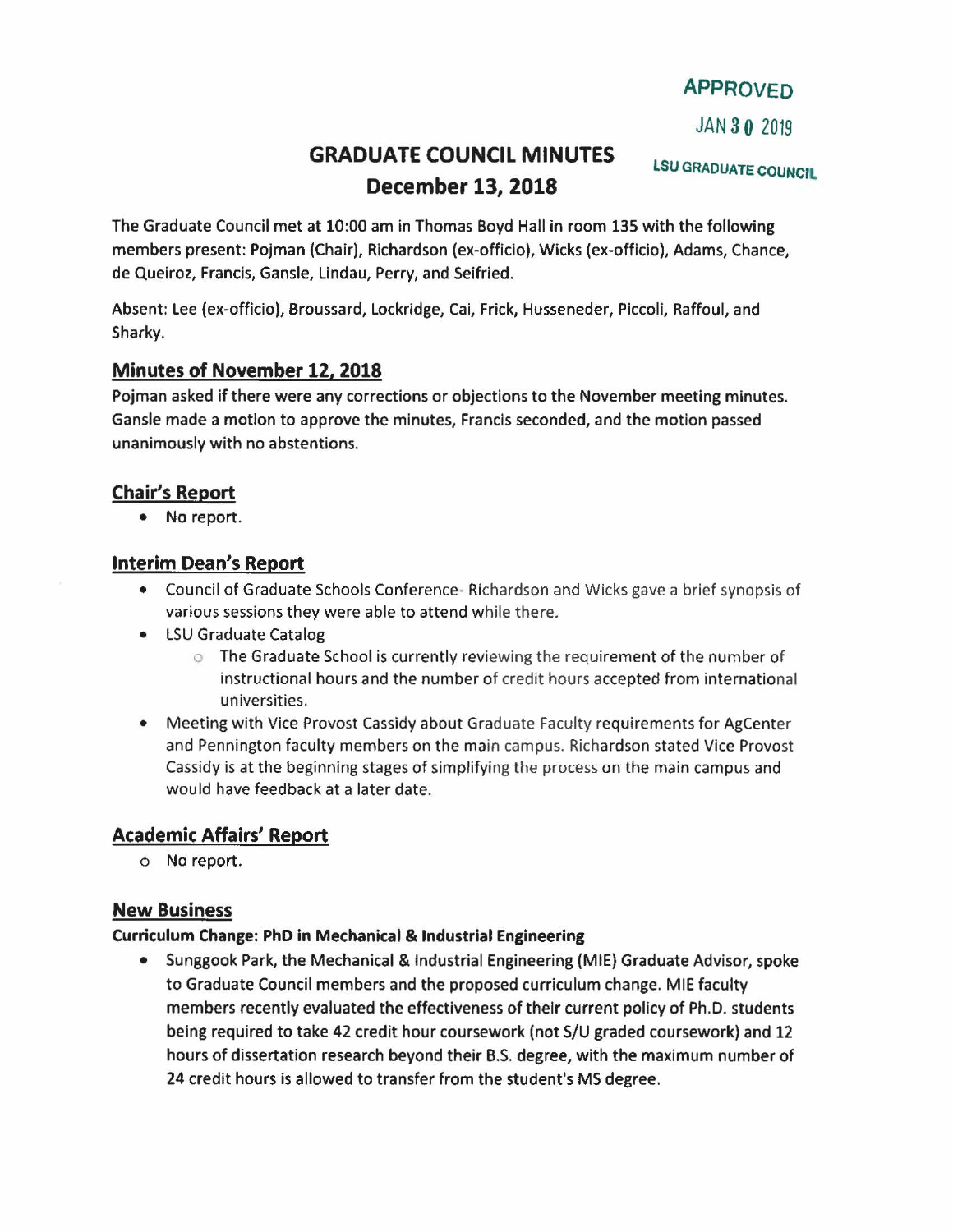- $\circ$  The main issue with the current policy is the department is currently not offering many graduate level courses, and many students are having trouble finding appropriate courses that help fundamental understanding of core engineering principles or students' researches. The increased undergraduate enrollment in the MIE department as well as in the College of Engineering is partially the reason for the problem. This problem prevails for all the Ph.D. students but affects more those students who received MS degrees in LSU-MIE because they have already taken most core courses and courses related to their researches during their MS programs.
- $\circ$  The MIE faculty believes the solution to this problem is to reduce the number of coursework credit requirement from 42 to 36 and increase the number of dissertation research credit requirement from 12 to 18 so that the total number of required credit hour remains unchanged at 54.
- $\circ$  At the same time, the MIE faculty voted for reducing the maximum number of credit hours that are allowed to transfer from students' MS degrees outside LSU from 24 to 18 so that students who received their MS degrees from other universities can have a similar coursework requirement, which will provide sufficient training opportunities to have a strong background in engineering principles.
- $\circ$  Park stated that the faculty is aware that they would still teach the same amount of courses for Masters and Ph.D. students, but the proposed change would be more for the students' benefit.
- Various members expressed some uncertainty about the rationale provided to justify the changes. It appears to be more of an issue of a lack of personnel to teach courses.
- Perry recommended the justification be revised to answer the following questions of Council members:
	- o Are the proposed curriculum changes fulfilling SACS requirements?
	- o How are other departments in the College of Engineering addressing any challenges caused by the low faculty to student ratio?
	- o Are Engineering Departments at peer institutions having similar challenges? If so, how are working to resolve the issue?
	- $\circ$  Has the department requested additional faculty members? If so, please provide the rationale given for the denial.
- Gansle motioned to table the discussion until additional information, including the revised justification, is received. Francis seconded, and the motion to table the proposal passed unanimously.

#### Curriculum Change: Request to Add Graduate Minor: Writing Pedagogy

• Jacqueline Bach from the Education addressed members of the Council to discuss the benefits of the minor. The graduate Writing Pedagogy minor will focus on the vital and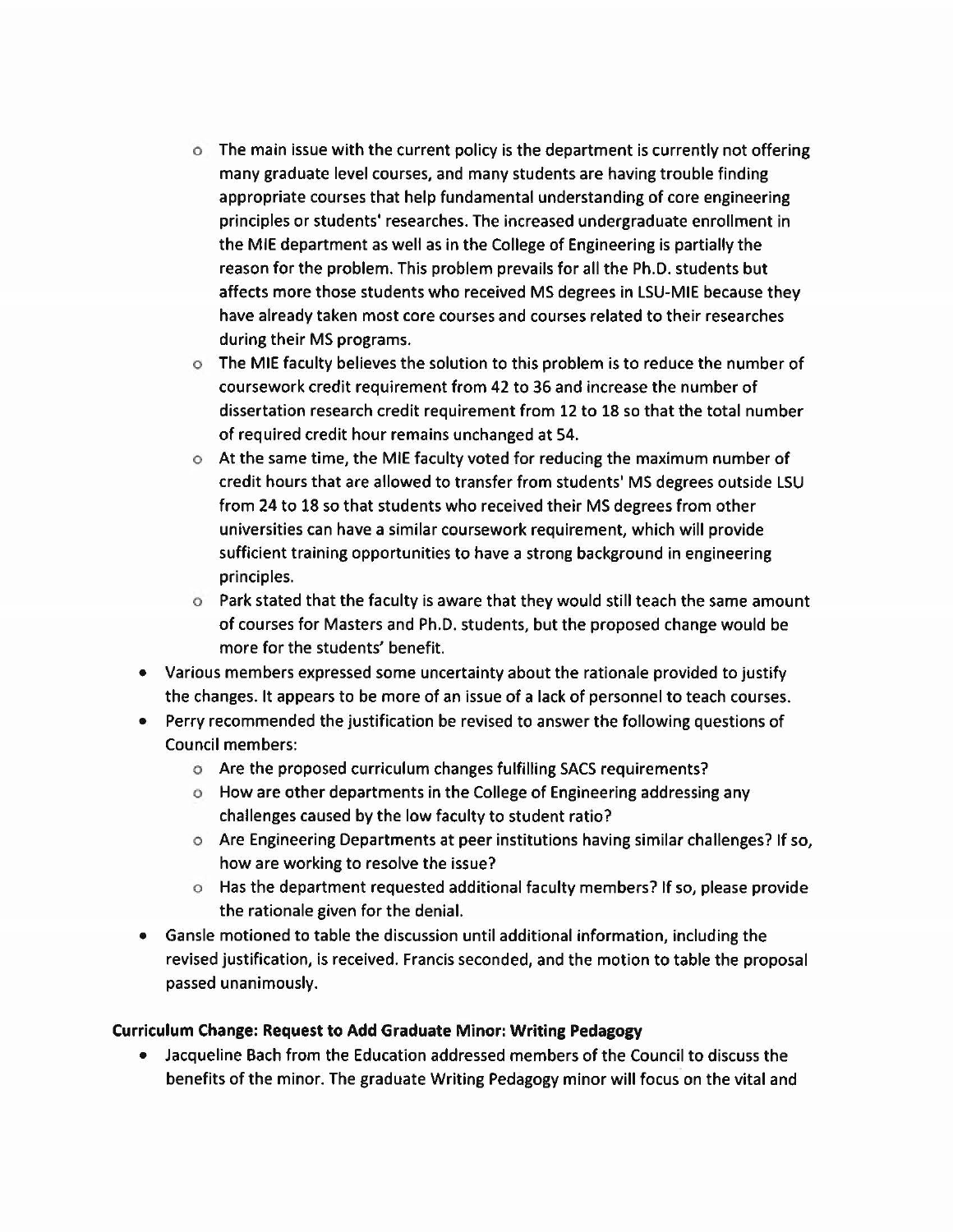necessary skills, strategies, and critical pedagogical methods needed to teach writing effectively. Bach stated the current version of the proposal includes suggestions from the Faculty Senate from nearly a year ago.

• Chance moves to approve, Perry seconded, Motion passed with one abstention.

#### GRE Scores for Entering Graduate Students

- Carol Wicks spoke to Council members about the current version of the requirement in the LSU General Catalog. The language is generic and recommends using wording to clarify the role of departments in score requirements and the flexibility used regarding work experience. She included research from other SEC schools says is a general one. Departments have different GRE requirements. She included excerpts from other admission requirements of other SEC schools.
- Members discussed briefly. Perry motioned to approve the proposed revision to the statement, Chance seconded, and the motion passed unanimously.

#### Old Business

#### Proposed Revision Remote Participation

- Malcolm Richardson stated that this was a clarification of the existing policy that includes the previously suggested revisions.
- Gansle suggested adding "by the Dean of the Graduate School" to specify who would review emergency requests considered on an ad hoc basis.
- Chance motioned to approve the proposed revisions (including Gansle's suggestion) to the policy, Gansle seconded, and the motion passed unanimously.

#### Standing Committee Reports

- Promotion & Tenure- Chance: The committee is preparing to review P&T packets soon. Chance and Gansle met with the Associate Professors Network to discuss the P& T process.
- Awards- Pojman: Currently reviewing about 70 packets.
- Authorship of Dissertations- Seifried: The committee reviewed materials submitted and statements from different associations. A document created by the Graduate School will be revised to be more generic. He will forward recommendations to members to review later.
- Graduate Faculty de Queiroz: No report.
- Graduate Council Webpage- Adams: No report.

#### Meeting Adjourned- 10:58 am

Next Meeting: TBA.